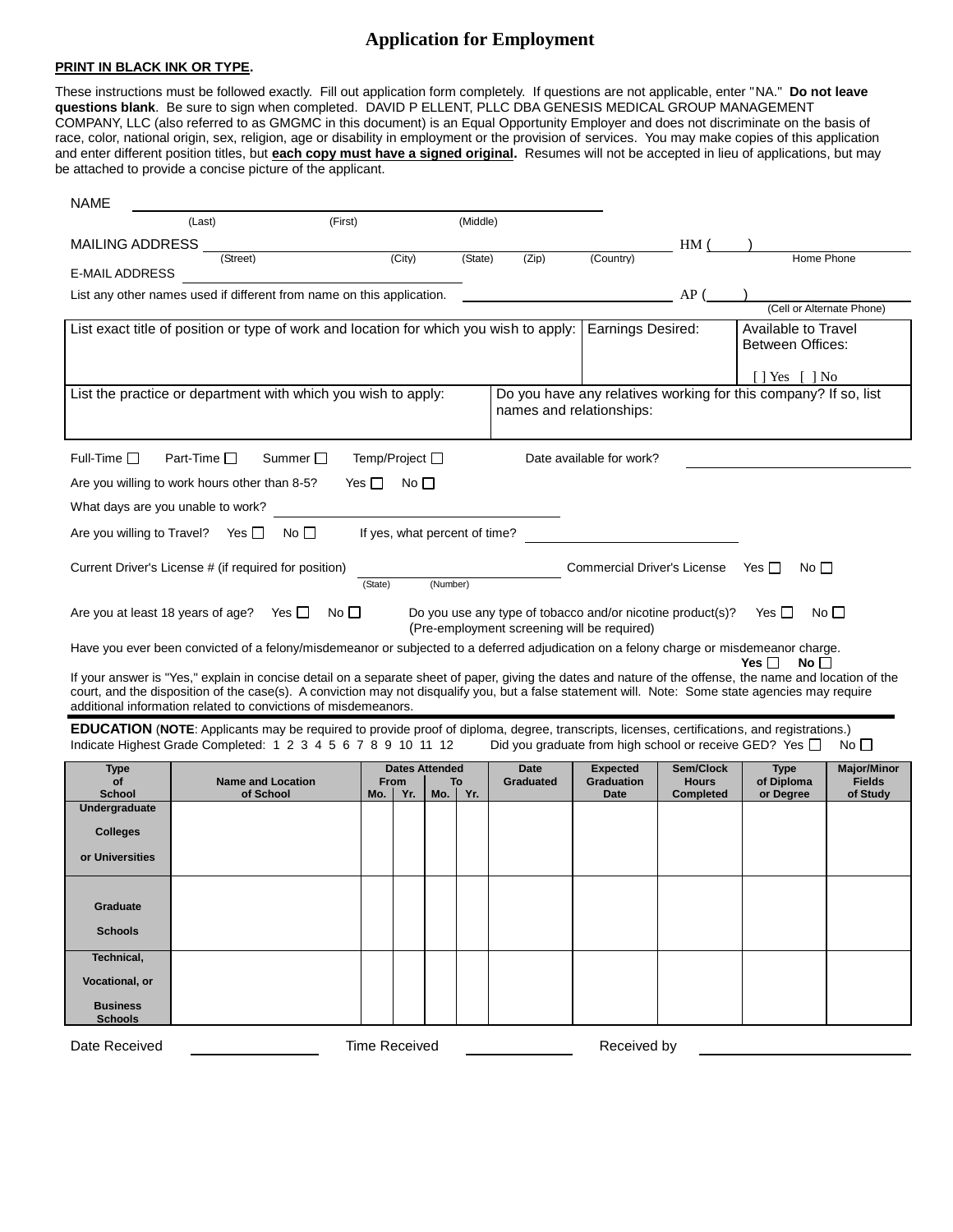If a license, certificate, or other authorization is required or related to the position for which you are applying, complete the following:

| <b>LICENSE/CERTIFICATION</b><br>(P.E., R.N., Attorney, C.P.A., etc.) | Date<br>issued | Date<br>expires | Issued by/Location of issuing authority<br>(State or other authority) (City & State) | License No. |
|----------------------------------------------------------------------|----------------|-----------------|--------------------------------------------------------------------------------------|-------------|
|                                                                      |                |                 |                                                                                      |             |
|                                                                      |                |                 |                                                                                      |             |

**Special Training/Skills/Qualifications:** List all job related training or skills you possess and machines or office equipment you can use, such as calculators, printing or graphics equipment, computer equipment, types of software and hardware. (Attach additional page, if necessary.)

| Approximately how many words per minute do you type?                                                                                                                                                  |
|-------------------------------------------------------------------------------------------------------------------------------------------------------------------------------------------------------|
| Are you a certified interpreter?<br>Do you know sign language (If required for this position)<br>Yes I I<br>$No \BoxNo1Yes II$                                                                        |
| Do you speak a language other than English? (If required for this position) Yes $\Box$<br>No <sub>1</sub><br>If yes, what language(s) do you speak?<br>Excellent<br>How fluently? Fair $\Box$<br>Good |
| Do you write in a language other than English? (If required for this position) Yes $\Box$<br>$No \BoxIf yes, which language(s) 1980 - Jan Samuel Barbara, martin di$                                  |
| Have you ever been employed by GENESIS MEDICAL GROUP MANAGEMENT CO, LLC? Yes $\Box$<br>No $\Box$                                                                                                      |
| <b>MILITARY SERVICE</b>                                                                                                                                                                               |
| Did you serve in the US Armed Forces? Yes $\Box$ No $\Box$<br>If yes, what branch?                                                                                                                    |
| Dates of Service (From/To):                                                                                                                                                                           |
| Describe any training relevant to the position for which<br>you are applying:                                                                                                                         |

| References |              |           |  |  |  |  |  |
|------------|--------------|-----------|--|--|--|--|--|
| Name       | Relationship | Telephone |  |  |  |  |  |
|            |              |           |  |  |  |  |  |
|            |              |           |  |  |  |  |  |
|            |              |           |  |  |  |  |  |
|            |              |           |  |  |  |  |  |
|            |              |           |  |  |  |  |  |
|            |              |           |  |  |  |  |  |
|            |              |           |  |  |  |  |  |
|            |              |           |  |  |  |  |  |
|            |              |           |  |  |  |  |  |
|            |              |           |  |  |  |  |  |
|            |              |           |  |  |  |  |  |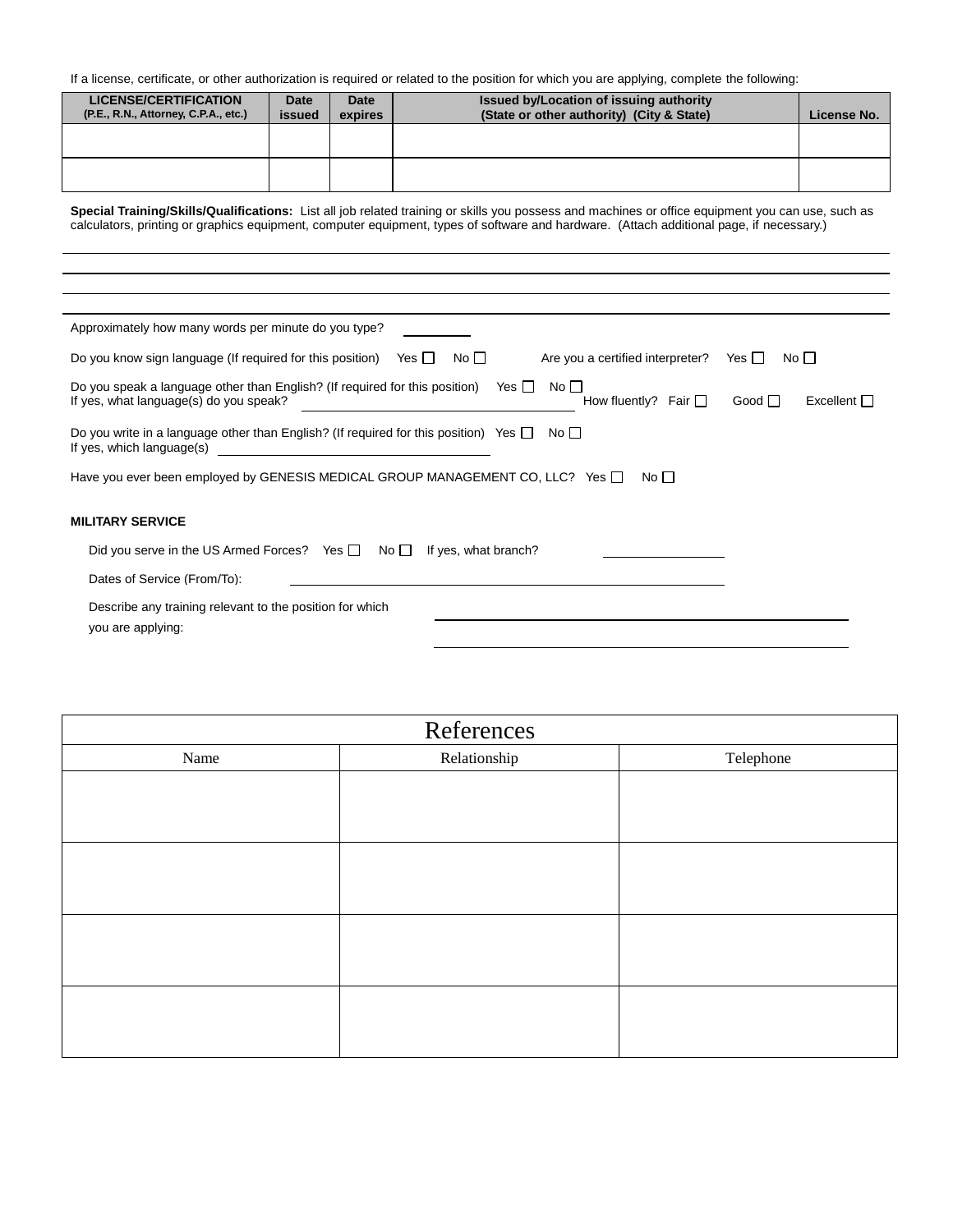# **EMPLOYMENT HISTORY**

This information will be the official record of your employment history and must accurately reflect all significant duties performed. Summaries of experience should clearly describe your qualifications.

- 1. Include ALL employment. Begin with your current or last position and work back to your first.
- 2. Employment history should include **each position** held, even those with the same employer.
- 3. **EMPLOYER ADDRESSES MUST BE COMPLETE MAILING ADDRESSES, INCLUDING ZIP CODE.**
- 4. Give a brief summary of the technical and, if appropriate, the managerial responsibilities of each position you have held.
- 5. For supervisory/managerial positions, indicate the number of employees you supervised.

If you need additional space to adequately describe your employment history, you may use this employment history sheet or attach a typed employment history providing the same information in the same format as this application form.

#### **Name**

|                  |                                      |     |     | Last                |                            |                     | First                  |                                               | Middle                                  | Social Security No.        |
|------------------|--------------------------------------|-----|-----|---------------------|----------------------------|---------------------|------------------------|-----------------------------------------------|-----------------------------------------|----------------------------|
| Position Title:  |                                      |     |     |                     |                            |                     |                        |                                               | Immediate Supervisor Name:              | Full-Time                  |
| Employer:        |                                      |     |     |                     |                            |                     |                        |                                               |                                         | Part-Time                  |
| Mailing Address: |                                      |     |     |                     |                            |                     |                        |                                               | Title:                                  | Summer<br>$\Box$           |
|                  | City & State/ZIP:                    |     |     |                     |                            |                     |                        |                                               | Temp/Project<br>I.                      |                            |
|                  | Employer's Telephone No.: AC (       |     |     |                     |                            |                     |                        | Supervisor's Telephone No.:<br>Give average # |                                         |                            |
|                  |                                      |     |     |                     |                            |                     |                        |                                               |                                         |                            |
|                  | <b>Starting Date</b><br>Leaving Date |     |     |                     | Current/<br>Technical<br>□ |                     |                        | AC (                                          | of hours worked per                     |                            |
| Mo.              | Day                                  | Yr. | Mo. | Day                 | Yr.                        | <b>Final Salary</b> | Non-Managerial         | $\Box$                                        | If supervisory, number of employees you | week if part-time:         |
|                  |                                      |     |     |                     |                            | \$                  | Supervisory/Managerial | $\Box$                                        | supervised:                             |                            |
|                  | Summary of experience:               |     |     |                     |                            |                     |                        |                                               |                                         |                            |
|                  |                                      |     |     |                     |                            |                     |                        |                                               |                                         |                            |
|                  |                                      |     |     |                     |                            |                     |                        |                                               |                                         |                            |
|                  |                                      |     |     |                     |                            |                     |                        |                                               |                                         |                            |
|                  |                                      |     |     |                     |                            |                     |                        |                                               |                                         |                            |
|                  |                                      |     |     |                     |                            |                     |                        |                                               |                                         |                            |
|                  |                                      |     |     |                     |                            |                     |                        |                                               |                                         |                            |
|                  |                                      |     |     |                     |                            |                     |                        |                                               |                                         |                            |
|                  |                                      |     |     |                     |                            |                     |                        |                                               |                                         |                            |
|                  |                                      |     |     |                     |                            |                     |                        |                                               |                                         |                            |
|                  |                                      |     |     |                     |                            |                     |                        |                                               |                                         |                            |
|                  |                                      |     |     |                     |                            |                     |                        |                                               |                                         |                            |
|                  |                                      |     |     |                     |                            |                     |                        |                                               |                                         |                            |
|                  |                                      |     |     |                     |                            |                     |                        |                                               |                                         |                            |
|                  |                                      |     |     |                     |                            |                     |                        |                                               |                                         |                            |
|                  |                                      |     |     |                     |                            |                     |                        |                                               |                                         |                            |
|                  | Specific reason for leaving:         |     |     |                     |                            |                     |                        |                                               |                                         |                            |
|                  |                                      |     |     |                     |                            |                     |                        |                                               |                                         |                            |
|                  | Position Title:                      |     |     |                     |                            |                     |                        |                                               | Immediate Supervisor Name:              | Full-Time<br>$\mathcal{L}$ |
|                  |                                      |     |     |                     |                            |                     |                        |                                               |                                         |                            |
| Employer:        |                                      |     |     |                     |                            |                     |                        |                                               |                                         |                            |
|                  |                                      |     |     |                     |                            |                     |                        |                                               |                                         | Part-Time<br>П             |
|                  | Mailing Address:                     |     |     |                     |                            |                     |                        |                                               | Title:                                  | Summer<br>П                |
|                  | City & State/ZIP:                    |     |     |                     |                            |                     |                        |                                               |                                         | Temp/Project<br>П          |
|                  |                                      |     |     |                     | $\lambda$                  |                     |                        |                                               |                                         | Give average #             |
|                  | Employer's Telephone No.: AC (       |     |     |                     |                            | Current/            |                        |                                               | Supervisor's Telephone No.:             |                            |
|                  | <b>Starting Date</b>                 |     |     | <b>Leaving Date</b> |                            |                     | Technical              | □                                             | AC (                                    | of hours worked per        |
| Mo.              | Day                                  | Yr. | Mo. | Day                 | Yr.                        | <b>Final Salary</b> | Non-Managerial         | □                                             | If supervisory, number of employees you | week if part-time:         |
|                  |                                      |     |     |                     |                            | \$                  | Supervisory/Managerial | □                                             | supervised:                             |                            |
|                  |                                      |     |     |                     |                            |                     |                        |                                               |                                         |                            |
|                  | Summary of experience:               |     |     |                     |                            |                     |                        |                                               |                                         |                            |
|                  |                                      |     |     |                     |                            |                     |                        |                                               |                                         |                            |
|                  |                                      |     |     |                     |                            |                     |                        |                                               |                                         |                            |
|                  |                                      |     |     |                     |                            |                     |                        |                                               |                                         |                            |
|                  |                                      |     |     |                     |                            |                     |                        |                                               |                                         |                            |
|                  |                                      |     |     |                     |                            |                     |                        |                                               |                                         |                            |
|                  |                                      |     |     |                     |                            |                     |                        |                                               |                                         |                            |
|                  |                                      |     |     |                     |                            |                     |                        |                                               |                                         |                            |
|                  |                                      |     |     |                     |                            |                     |                        |                                               |                                         |                            |
|                  |                                      |     |     |                     |                            |                     |                        |                                               |                                         |                            |
|                  |                                      |     |     |                     |                            |                     |                        |                                               |                                         |                            |
|                  |                                      |     |     |                     |                            |                     |                        |                                               |                                         |                            |
|                  |                                      |     |     |                     |                            |                     |                        |                                               |                                         |                            |
|                  |                                      |     |     |                     |                            |                     |                        |                                               |                                         |                            |
|                  |                                      |     |     |                     |                            |                     |                        |                                               |                                         |                            |
|                  |                                      |     |     |                     |                            |                     |                        |                                               |                                         |                            |
|                  | Specific reason for leaving:         |     |     |                     |                            |                     |                        |                                               |                                         |                            |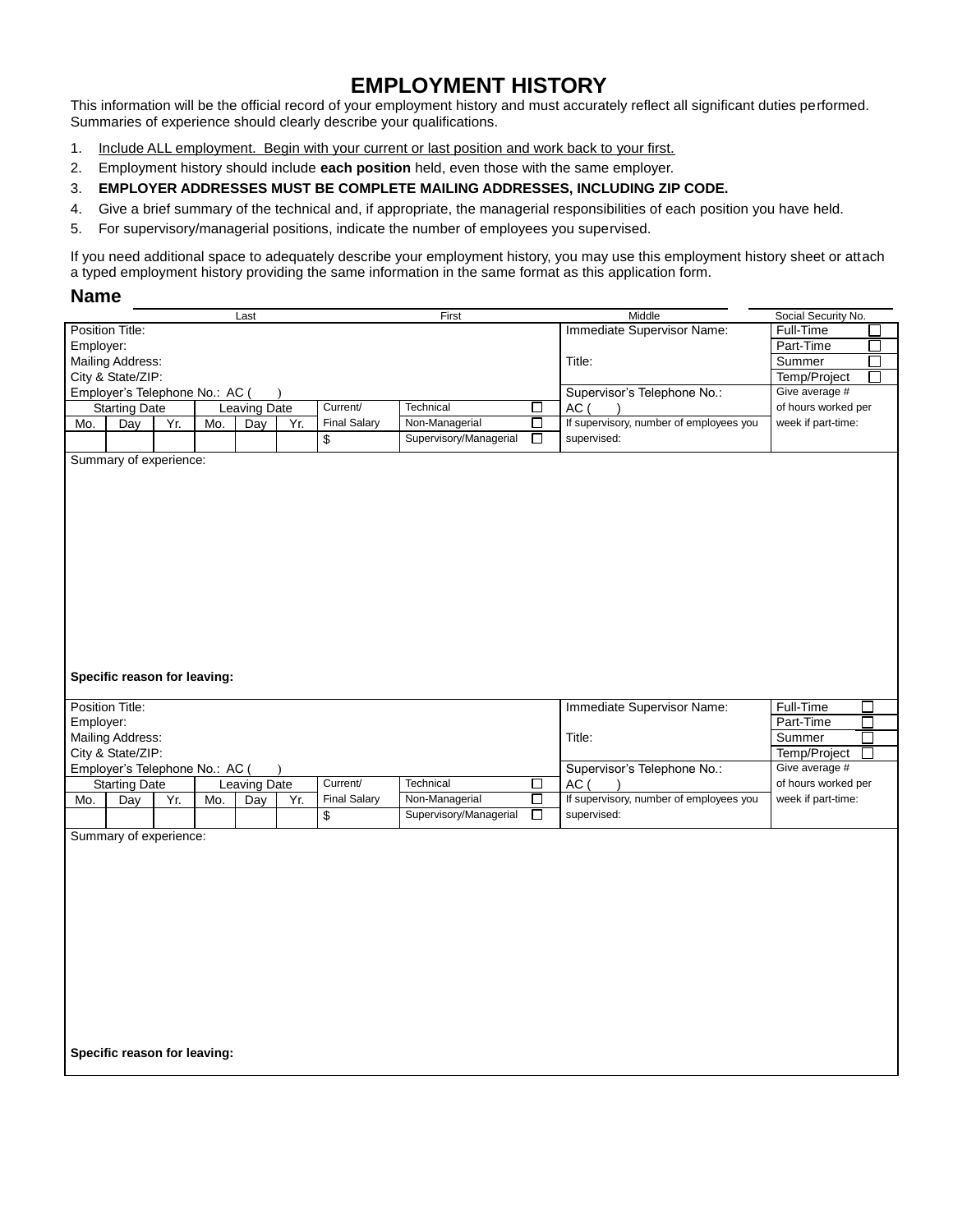# **EMPLOYMENT HISTORY, Continued**

|                            | Position Title:                                        |     |     |              |           |                     |                        | Immediate Supervisor Name:              | Full-Time           |  |  |
|----------------------------|--------------------------------------------------------|-----|-----|--------------|-----------|---------------------|------------------------|-----------------------------------------|---------------------|--|--|
| Employer:                  |                                                        |     |     |              |           |                     |                        |                                         | Part-Time           |  |  |
| Mailing Address:<br>Title: |                                                        |     |     |              |           |                     | Г<br>Summer            |                                         |                     |  |  |
|                            | City & State/ZIP:                                      |     |     |              |           |                     |                        |                                         | Temp/Project        |  |  |
|                            | Employer's Telephone No.: AC (                         |     |     |              |           |                     |                        | Supervisor's Telephone No.:             | Give average #      |  |  |
|                            | <b>Starting Date</b>                                   |     |     | Leaving Date |           | Current/            | Technical              | AC (                                    | of hours worked per |  |  |
| Mo.                        | Day                                                    | Yr. | Mo. | Day          | Yr.       | <b>Final Salary</b> | Non-managerial         | If supervisory, number of employees you | week if part-time:  |  |  |
|                            |                                                        |     |     |              |           | \$                  | Supervisory/Managerial | supervised:                             |                     |  |  |
|                            | Summary of experience:<br>Specific reason for leaving: |     |     |              |           |                     |                        |                                         |                     |  |  |
|                            | Position Title:                                        |     |     |              |           |                     |                        | Immediate Supervisor Name:              | Full-Time           |  |  |
| Employer:                  |                                                        |     |     |              |           |                     |                        |                                         | Part-Time           |  |  |
|                            | Mailing Address:                                       |     |     |              |           |                     |                        | Title:                                  | Summer              |  |  |
|                            | City & State/ZIP:                                      |     |     |              |           |                     |                        |                                         | Temp/Project        |  |  |
|                            | Employer's Telephone No.: AC (                         |     |     |              | $\lambda$ |                     |                        | Supervisor's Telephone No.:             | Give average #      |  |  |
|                            | <b>Starting Date</b>                                   |     |     | Leaving Date |           | Current/            | Technical              | AC (                                    | of hours worked per |  |  |
| Mo.                        | Day                                                    | Yr. | Mo. | Day          | Yr.       | <b>Final Salary</b> | Non-managerial         | If supervisory, number of employees you | week if part-time:  |  |  |
|                            |                                                        |     |     |              |           | \$                  | Supervisory/Managerial | supervised:                             |                     |  |  |
|                            | Specific reason for leaving:                           |     |     |              |           |                     |                        |                                         |                     |  |  |
|                            | Position Title:                                        |     |     |              |           |                     |                        | Immediate Supervisor Name:              | Full-Time           |  |  |
| Employer:                  |                                                        |     |     |              |           |                     |                        |                                         | Part-Time           |  |  |
|                            | Mailing Address:                                       |     |     |              |           |                     |                        | Title:                                  | Summer              |  |  |
|                            | City & State/ZIP:                                      |     |     |              |           |                     |                        |                                         | Temp/Project        |  |  |
|                            | Employer's Telephone No.: AC (                         |     |     |              |           |                     |                        | Supervisor's Telephone No.:             | Give average #      |  |  |
|                            | <b>Starting Date</b>                                   |     |     | Leaving Date |           | Current/            | Technical              | AC (                                    | of hours worked per |  |  |
| Mo.                        | Day                                                    | Yr. | Mo. | Day          | Yr.       | <b>Final Salary</b> | Non-managerial         | If supervisory, number of employees you | week if part-time:  |  |  |
|                            |                                                        |     |     |              |           | \$                  | Supervisory/Managerial | supervised:                             |                     |  |  |
|                            | Summary of experience:                                 |     |     |              |           |                     |                        |                                         |                     |  |  |
|                            | Specific reason for leaving:                           |     |     |              |           |                     |                        |                                         |                     |  |  |
|                            |                                                        |     |     |              |           |                     |                        |                                         |                     |  |  |